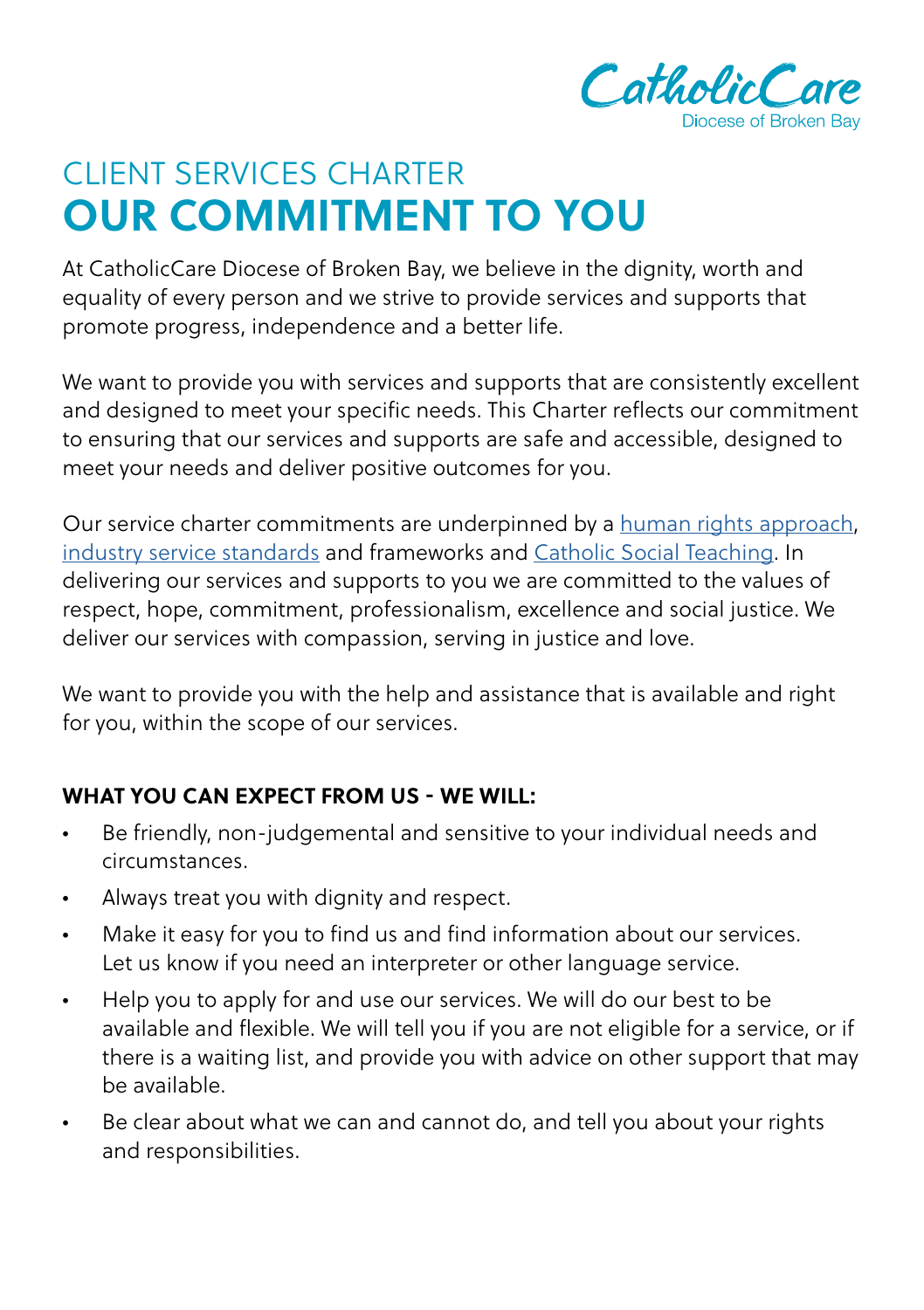

- Make sure that our services are safe, and you feel safe to access them. We will take all possible steps to protect you from abuse, neglect, mistreatment and exploitation.
- Ensure that our services are delivered by appropriately qualified and experienced staff.
- Do the things we say we will do, like getting back to you when we say we will.
- Recognise your rights to express your culture and participate in the cultural life of the community.
- Be respectful of your views, opinions and personal circumstances such as your culture, family situation, age, gender, disability, faith, sexual orientation or gender identity.
- Acknowledge and respect your right to make choices and take reasonable risks.
- Treat you with fairness, equity, compassion and sensitivity.
- Support you to build capability and independence.
- Communicate with you openly and transparently.
- Advocate for change and social justice where we can.
- Protect your personal information and only use it for the right reasons.
- Give you opportunities to be involved in decisions about the services you access and support you to have a say in all matters affecting you. We acknowledge that this may require the input of family, carers or advocates and we recognise and respect their roles.
- Tell you about any decision that affects you and the reasons for our decision.
- Tell you how you can ask for our decision to be reviewed or how you can make a complaint.